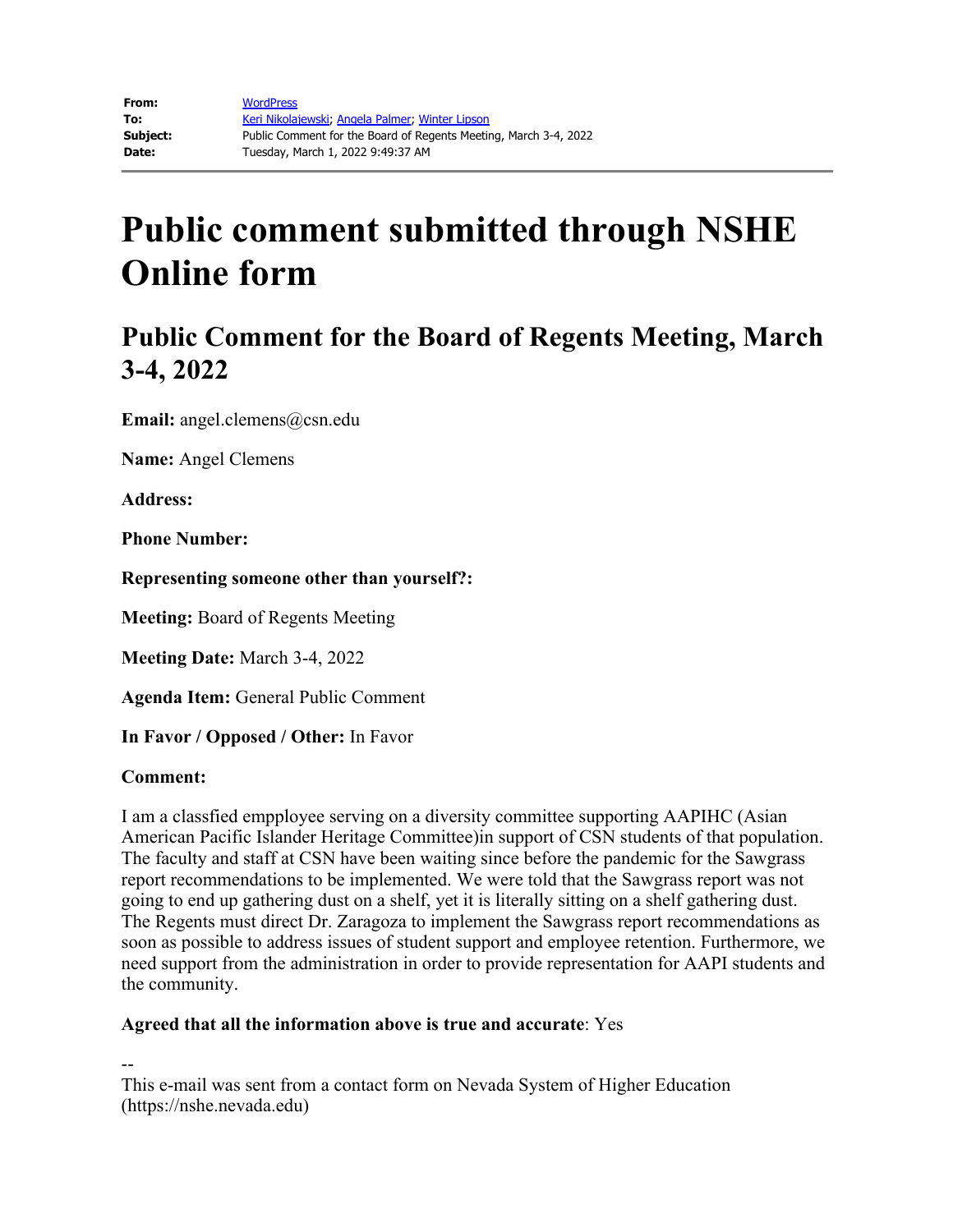## **Public Comment for the Board of Regents Meeting, March 3-4, 2022**

**Email:** bsummerhill@tmcc.edu

**Name:** Bradley Summerhill

**Address:** 

**Phone Number:** 

**Representing someone other than yourself?:**

**Meeting:** Board of Regents Meeting

**Meeting Date:** March 3-4, 2022

**Agenda Item:** Item 28 Updated 23-25 Biennial Operating Budget

**In Favor / Opposed / Other:** No Position stated – Concerned or Neutral

#### **Comment:**

My name is Bradley Summerhill. I am a faculty member in the TMCC English department. I was granted tenure by this body in 2007.

After 20+ years of excellence, according to performance and student evaluations, my own salary sits just above the median listed on the NSHE salary schedule. Yet I am better off than the majority of my colleagues.

I commend the Chancellor and her staff for urging you to advocate to the Legislature for COLA adjustments and restored PEBP benefits. It is not enough. In January, inflation hit a 40 year high of over 7 percent. Even before considering the latest spike, faculty had lost more than 20 percent in real value of net take-home pay over the prior decade, inclusive of all COLA and pay adjustments.

NSHE salary considerations are a chronic afterthought, not only in the Legislature, but also in this body. We need hardline budget solutions. The 1% merit carve-out for 22-23 is a small move in the right direction. The college presidents will tell you, I believe, that salary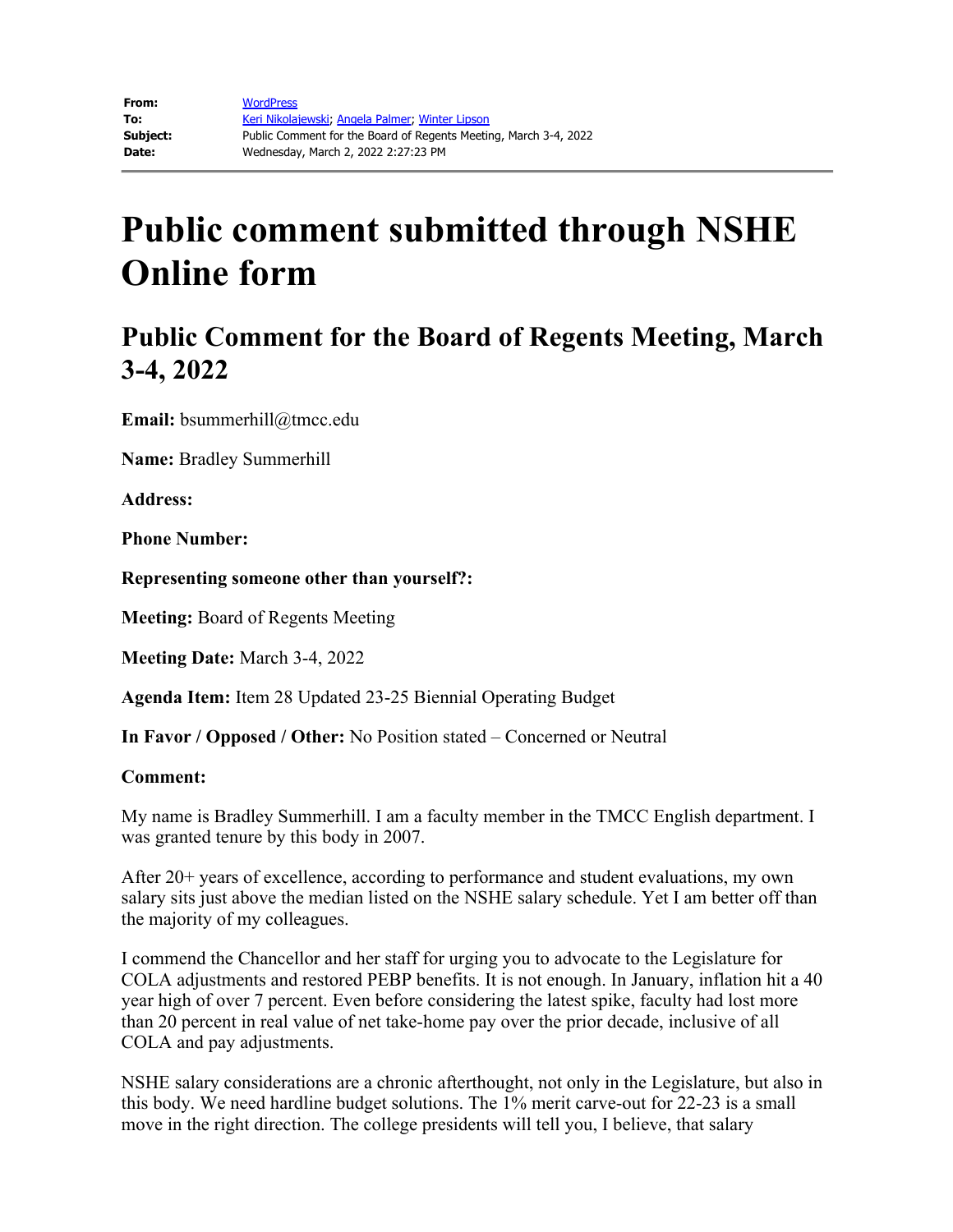enhancement carve-outs are unsustainable without administrative downsizing or changes to the college funding formula.

Salary enhancement must be one ongoing purpose of formula funding.

As higher education faculty build Nevada's twenty first century economy and workforce, legislative considerations have not only flatlined, but degraded our earnings. Inflation and housing costs outpace cost of living adjustments by double figures.

Salary compression and inequity compound with every new round of faculty hiring. And we need to keep hiring because my colleagues are looking elsewhere and leaving. Faculty need system support. We need your support.

Thank you for your time.

### **Agreed that all the information above is true and accurate**: Yes

--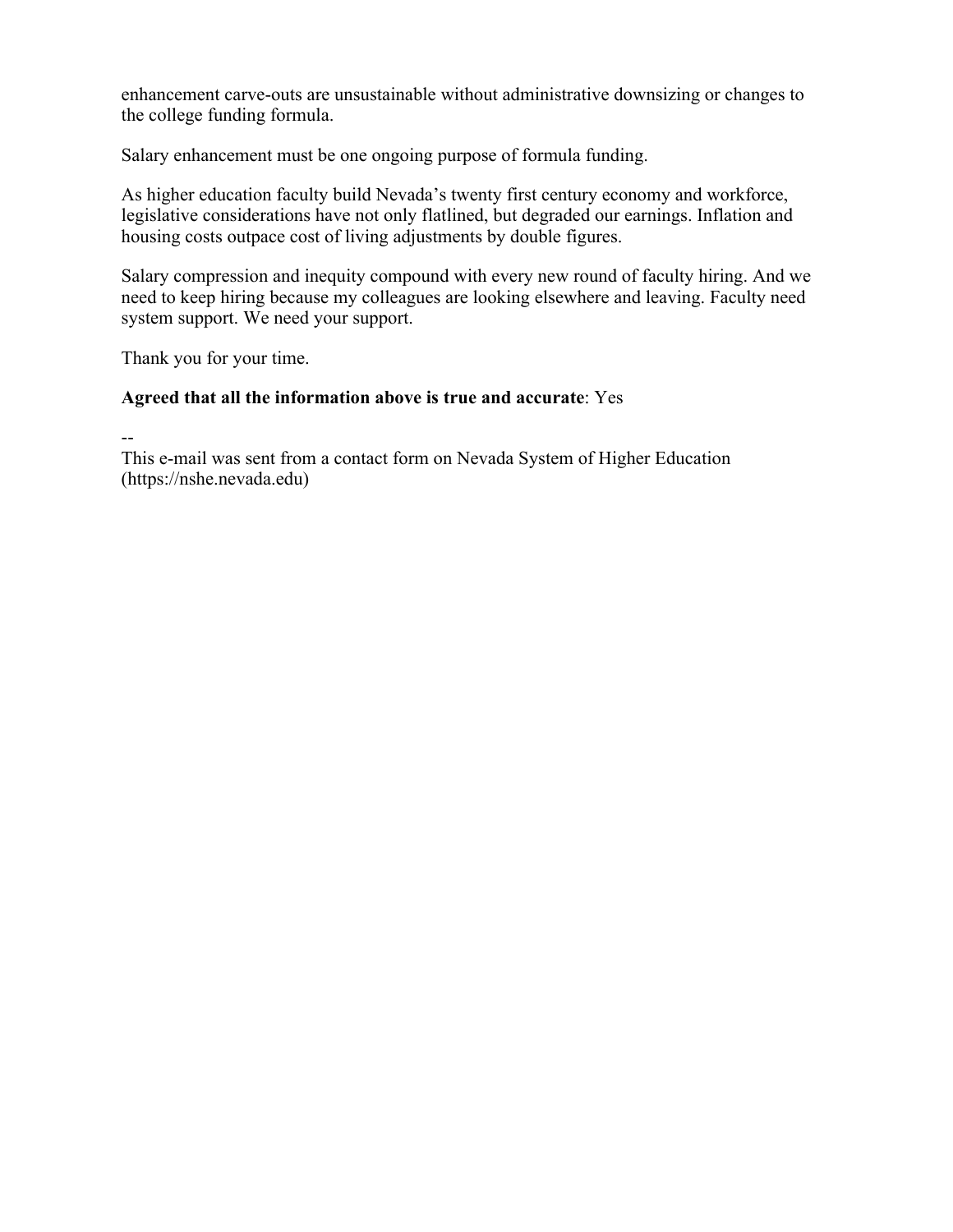## **Public Comment for the Board of Regents Meeting, March 3-4, 2022**

**Email:** alan.cruz@Unlv.edu

**Name:** Alan Cruz

**Address:**

**Phone Number:**

**Representing someone other than yourself?:**

**Meeting:** Board of Regents Meeting

**Meeting Date:** March 3-4, 2022

**Agenda Item:** General public comment – SU grading policy

**In Favor / Opposed / Other:** No Position stated – Concerned or Neutral

#### **Comment:**

I wanted to take this time for my public comment to express my disappointment in NSHE not re-instating the S/U grading policy for spring 2022. We are still living through a pandemic and many students are continuing to struggle with the consequences of how COVID has impacted their lives. I believe that it is sensible to continue the S/U grading policy at least for the spring 2022 semester. It is important to show students compassion and care because these consequences of the pandemic continue to impact us today and will not be going away any time soon. I urge you to re-consider your position and re-instate S/U grading policy for students for spring 2022.

### **Agreed that all the information above is true and accurate**: Yes

--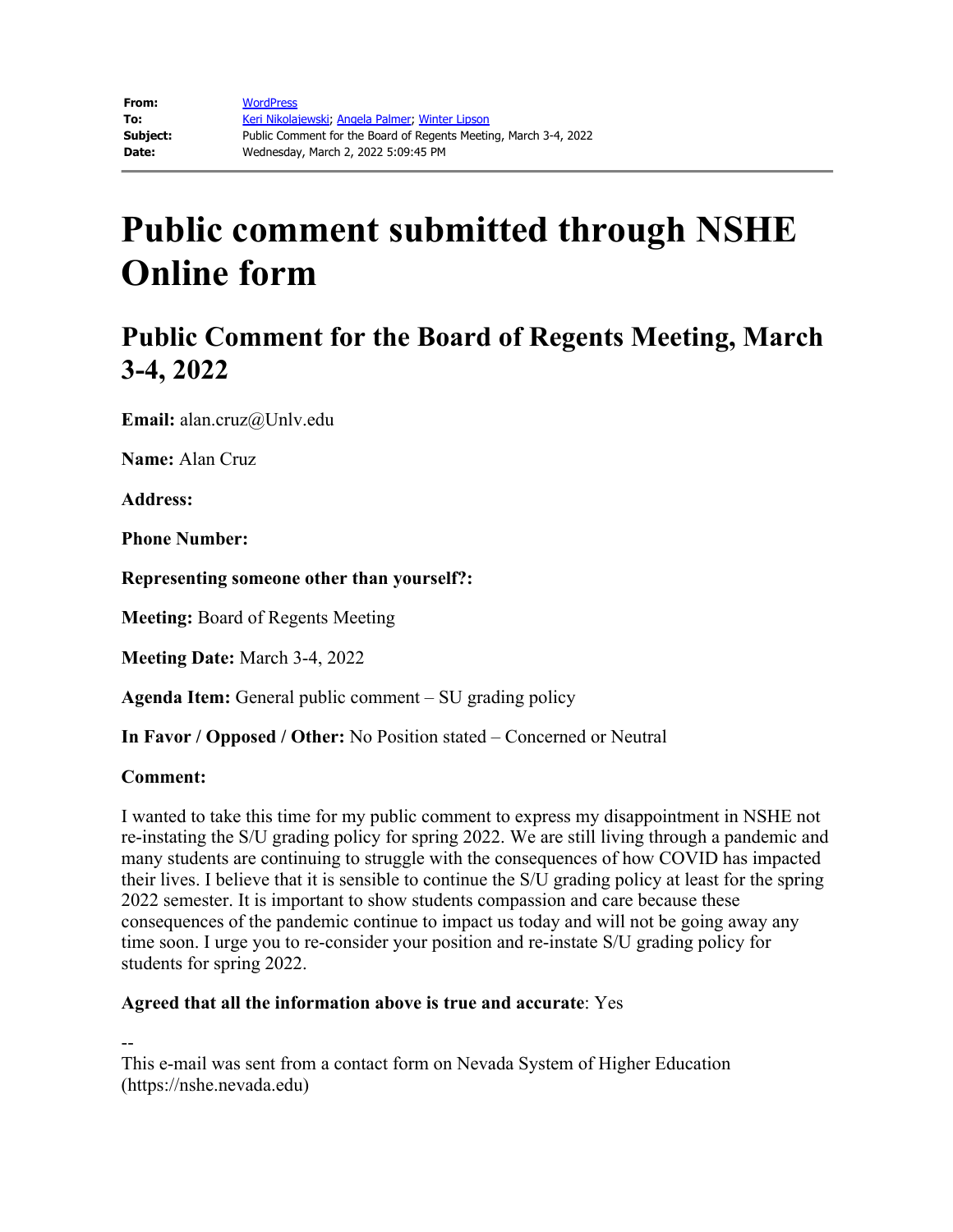## **Public Comment for the Board of Regents Meeting, March 3-4, 2022**

**Email:** sherida.devine@csn.edu

**Name:** Sherida Devine

**Address:** 

**Phone Number:** 

**Representing someone other than yourself?:** self

**Meeting:** Board of Regents Meeting

**Meeting Date:** March 3-4, 2022

**Agenda Item:** Diversity concern at the College of Southern Nevada

**In Favor / Opposed / Other:** No Position stated – Concerned or Neutral

#### **Comment:**

My name is Sherida Devine and I am an Administrative Faculty staff at the College of Southern Nevada (CSN) and currently serving as the Chair of the African American Heritage Committee and the Anti-Black Racism Taskforce. I am writing in regards to our concerns about the systemic issues of oppression ingrained in the culture of the College of Southern Nevada. Although the college states they are addressing issues relating to diversity, we have yet to see the outcomes. The college paid an outside organization to conduct an assessment regarding these concerns which led to the Sawgrass Report; however, the only outcome we have witnessed has been the hiring of the Chief of Staff/Chief of Diversity Officer. The lack in retention of Black staff is concerning. Additionally, we have not witnessed an increase in hiring Black faculty across all academic departments. This systemic challenge also spills over unto the students in which the college states they are attempting to retain. Although Dr. Zaragoza supported the creation of the Anti-Black Racism Taskforce to address the concerns of this population, the support we receive has been very vague and dismissive. We are asking for your support in addressing our concerns regarding the recommendations in the Sawgrass report. Lastly, we understand the CSN Foundation is a separate legal entity; however, there are concerns about hidden discrimination within their practices as it relates to the Black student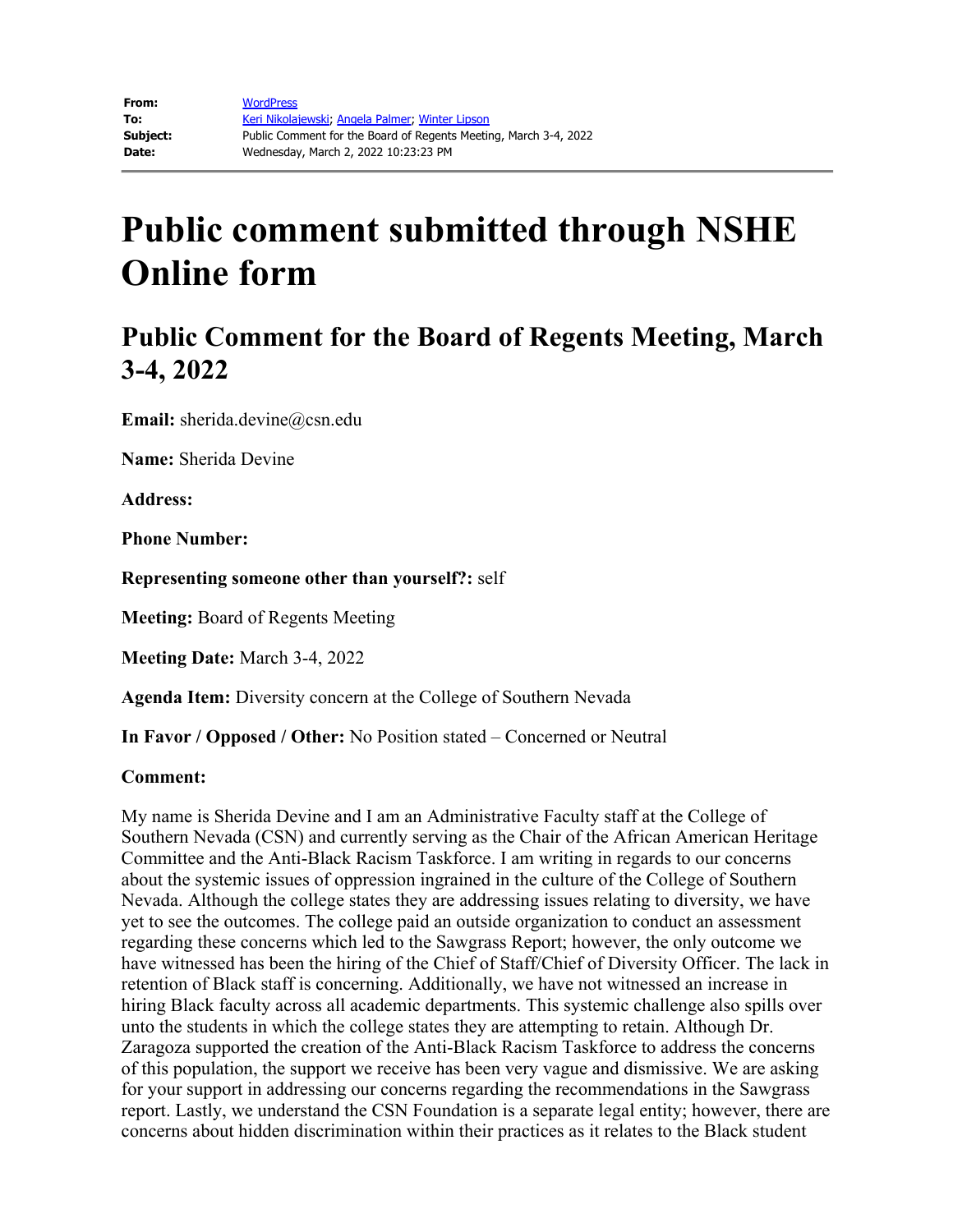population at CSN. I thank you for your time in reading our concerns and look forward to your response.

### **Agreed that all the information above is true and accurate**: Yes

--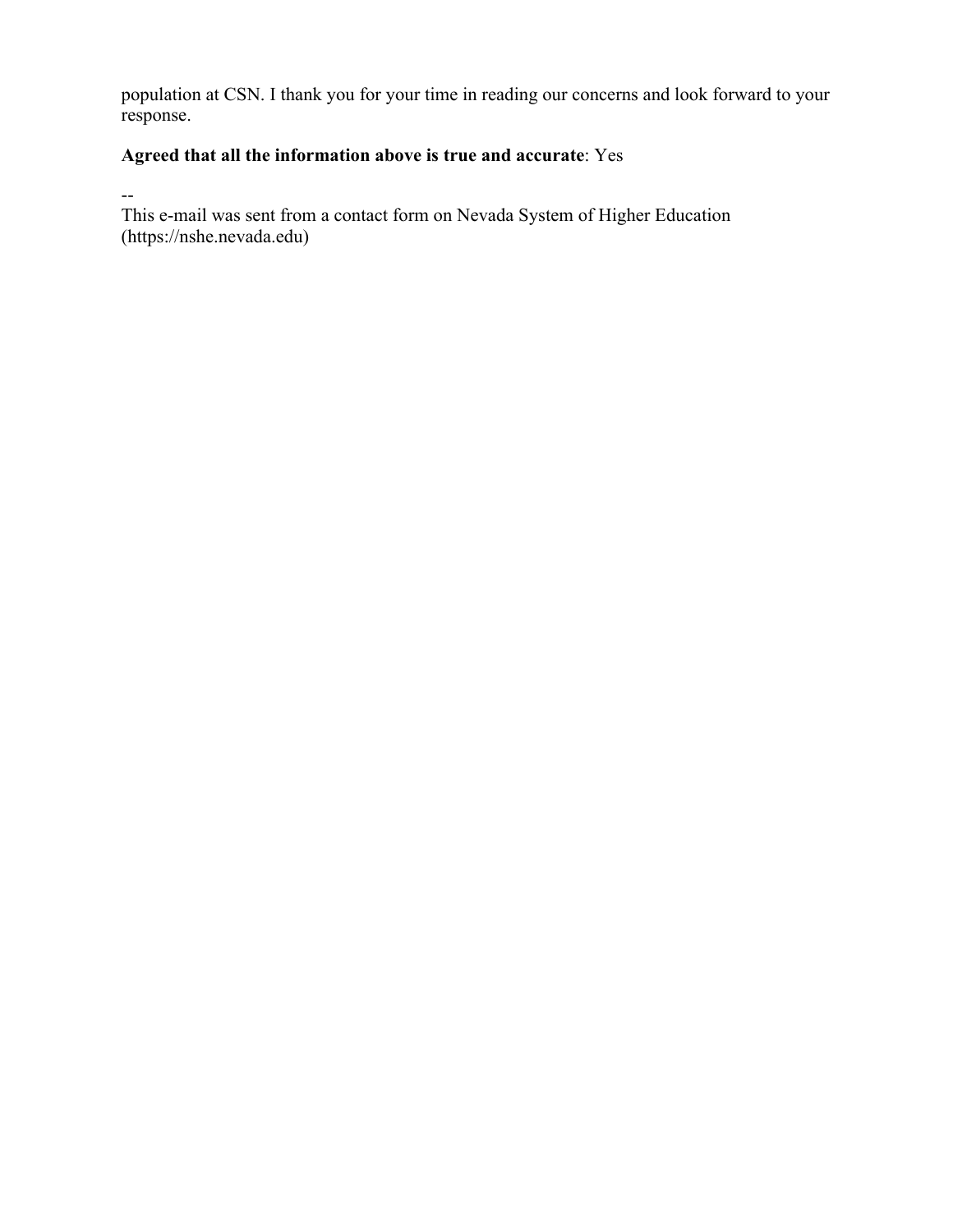## **Public Comment for the Board of Regents Meeting, March 3-4, 2022**

**Email:** mizmarygibson@gmail.com

**Name:** Mary Gibson

**Address:** 

**Phone Number:** 

**Representing someone other than yourself?:** Noowuh Knowledge Center

**Meeting:** Board of Regents Meeting

**Meeting Date:** March 3-4, 2022

**Agenda Item:** 10g Honorary Degree UNR (page 8 on the agenda)

**In Favor / Opposed / Other:** In Favor

#### **Comment:**

Madam Chair and the Board of Regents, Thank you for this opportunity to express my support to award Mary and Carrie Dann an Honorary Doctorate of Humane Letters. The posthumous degree would be a great honor bestowed on two Western Shoshone sisters and ranchers who fought valiantly against two powerful forces, the United States and the mining industry

Mary and Carrie were dedicated to family, land and their traditional way of life. The Dann sisters were the reflection of the strong, traditional matriarchs who raised them on the land their people have lived since time immemorial. Empowered by their matrilineal teachings and cultural knowledge, Carrie and Mary, would spend decades in US courts fighting for Western Shoshone land and treaty rights. Both were courageous warriors who risked their livelihood to stand up for what they believed in, Indigenous human rights and environmental justice. They worked tirelessly and selflessly for the Western Shoshone and Indigenous people of the world.

Mary and Carrie embodied the spirit of their ancestors. Both were confident of their cultural identity, traditions and practices, and they knew their land, their country. Mary and Carrie were of and from the land they loved dearly, Newe Sogobia, the land their ancestors instructed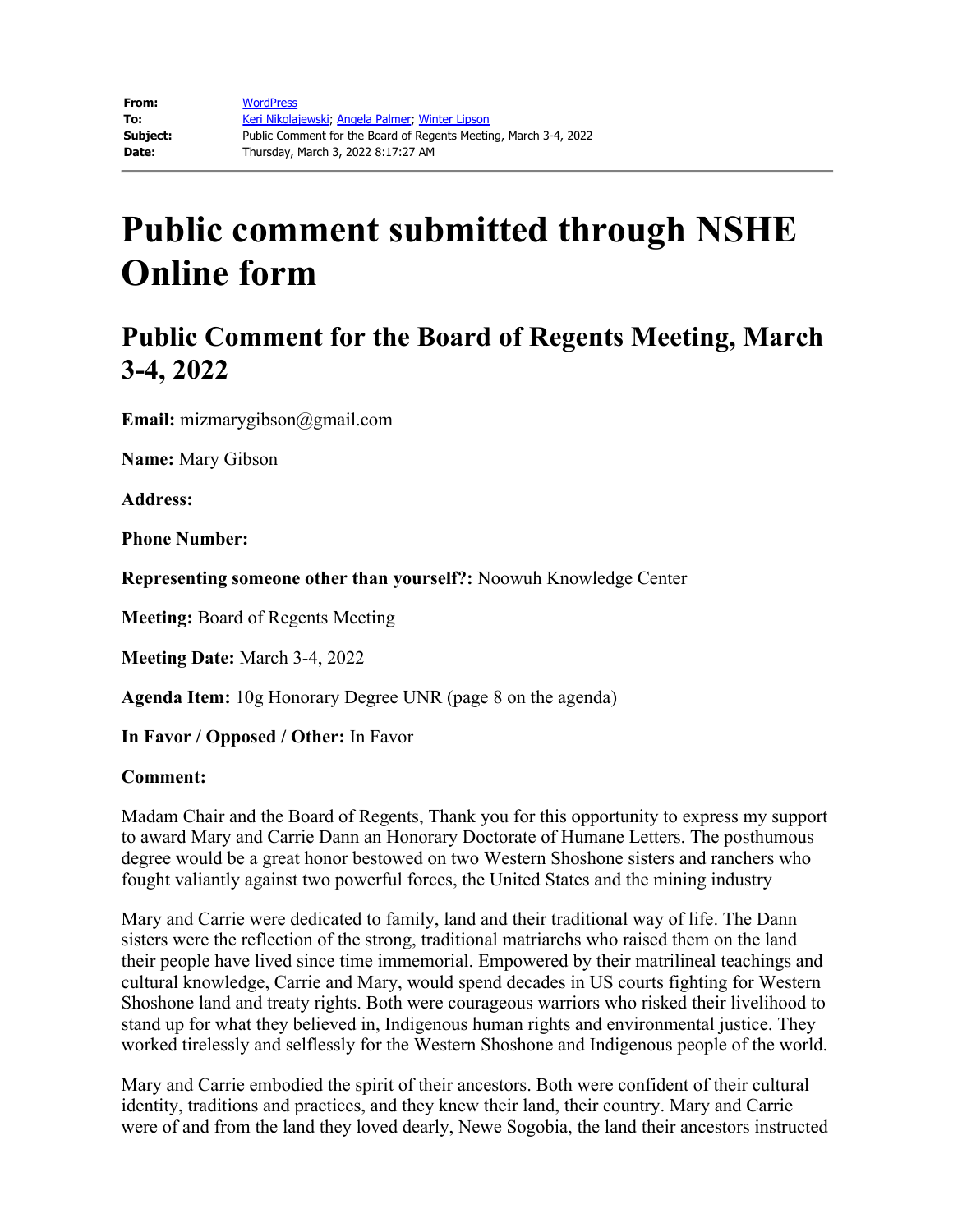to protect and take care of because the land is our mother, she gives life. Carrie's belief that the foundation of Western Shoshone cultural identity is a fundamental connection to the land. The transmission of cultural traditions from elder to child was important to Carrie. She emphasized to Western Shoshone children and youth to know their history and identity.

As respected community elder, land defender and water protector, Carrie Dann's voice will be missed but her words will still prevail: "Being a good ancestor would be taking care of the land, the water, the air, and the necessities of life so that the future generations will have something; that to me would be a good ancestor."

Thank you.

### **Agreed that all the information above is true and accurate**: Yes

--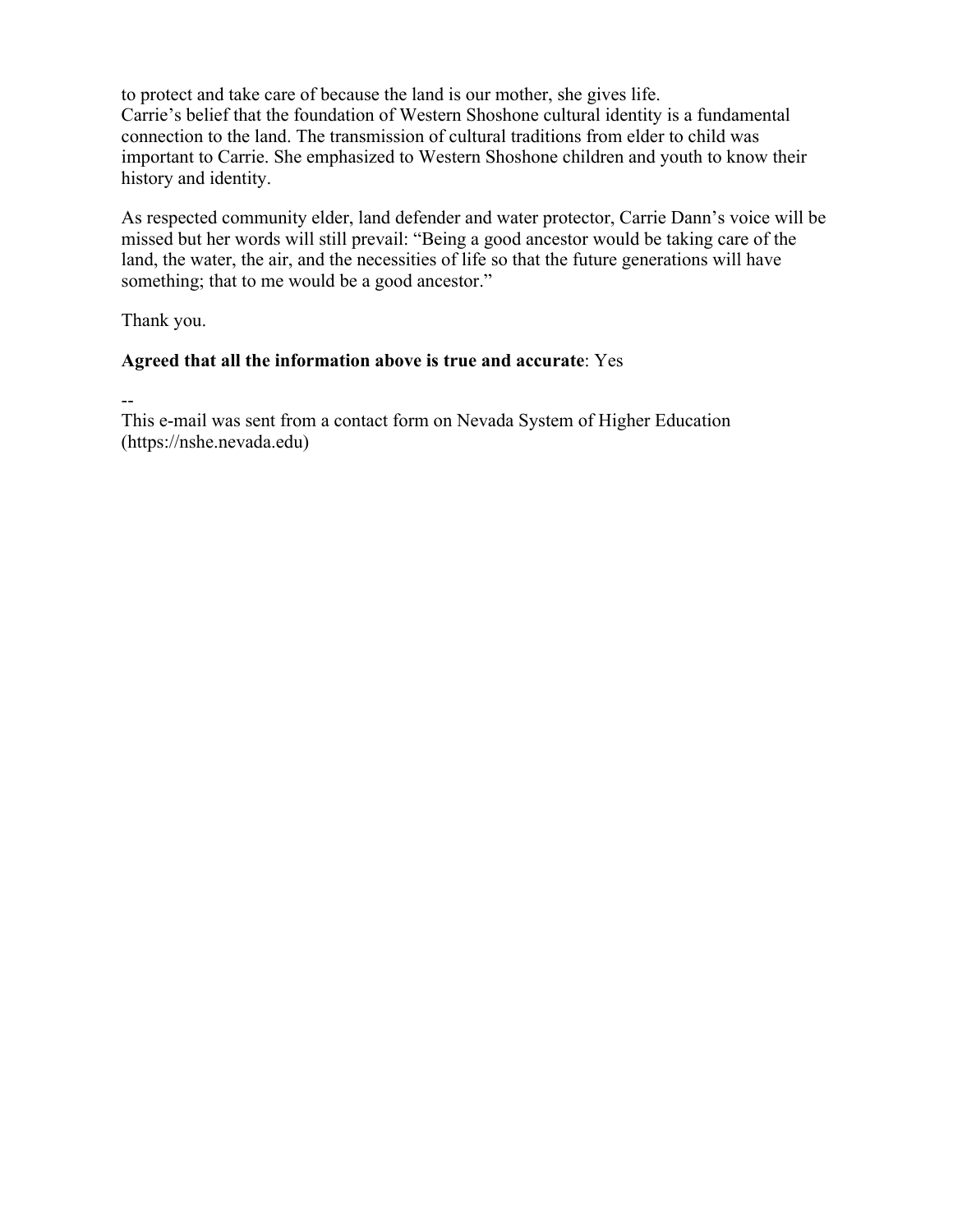## **Public Comment for the Board of Regents Meeting, March 3-4, 2022**

**Email:** logan.kennedy@nsc.edu

**Name:** Logan Kennedy

**Address:**

**Phone Number:**

**Representing someone other than yourself?:**

**Meeting:** Board of Regents Meeting

**Meeting Date:** March 3-4, 2022

**Agenda Item:** General Public Comment

**In Favor / Opposed / Other:** No Position stated – Concerned or Neutral

#### **Comment:**

Hello, my name is Logan Kennedy, and I am an Assistant Professor of Criminal Justice and the NFA Chapter President at Nevada State College. It is well-known that NSHE is worried about faculty retention issues, and central to these issues are salary inequities and healthcare concerns.

It is true that faculty are receiving a 1% COLA for the first time in years. While many faculty appreciate this, it does not help address the unprecedented cost of living increases in Nevada, nor the previous yearly cost of living increases that were never addressed through COLA. Given the absence of COLA adjustments in recent years, faculty salaries have fallen behind the current cost of living and made it difficult for many to continue residing in Nevada.

In addition to this, we have also had healthcare benefit cuts that were initially discussed as temporary solutions to the COVID-19 pandemic but have since become more permanent. These increases disproportionately impact our most vulnerable faculty members, making it so that those who rely most heavily on these benefits are experiencing higher premiums with vastly reduced benefits.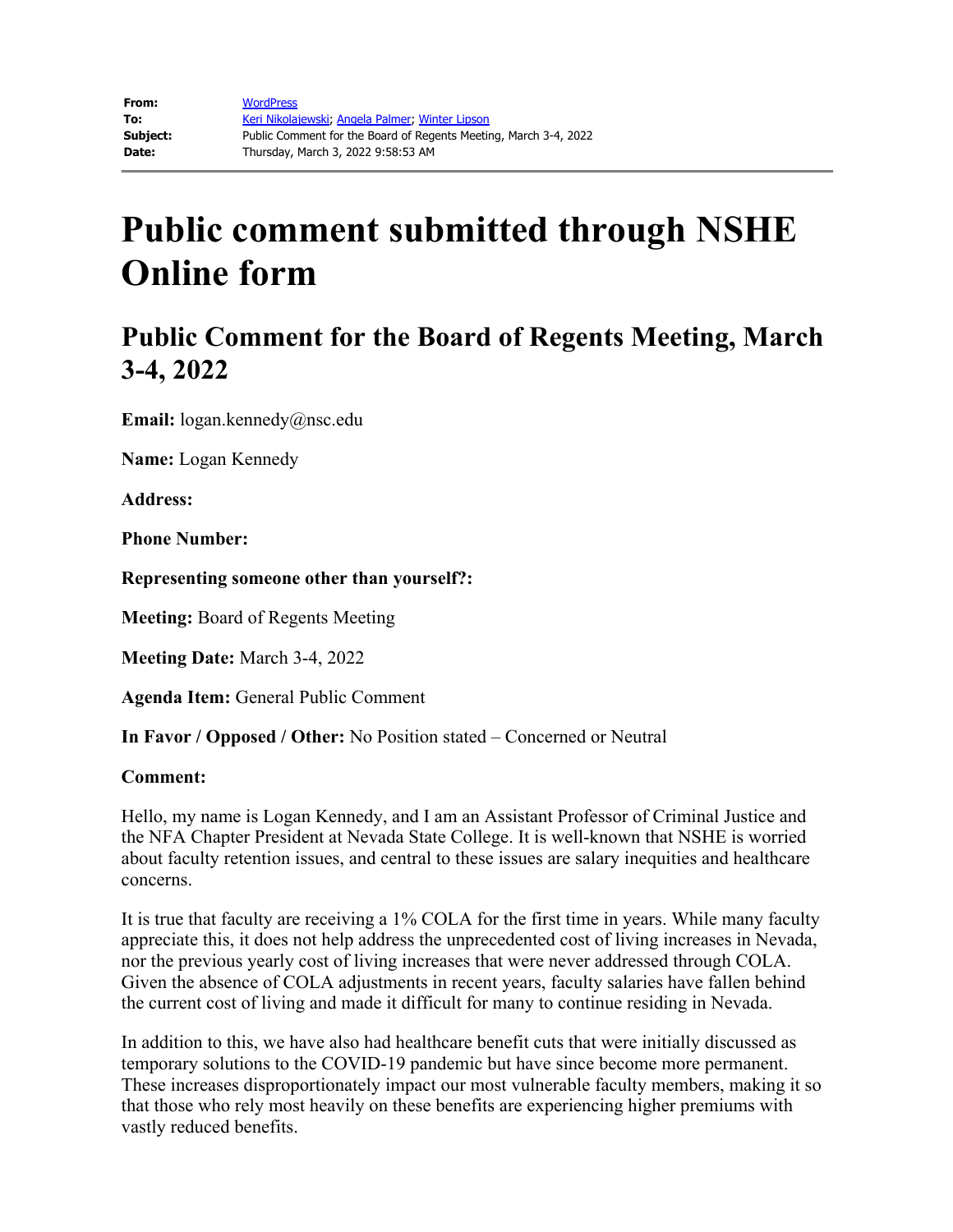The combination of these issues makes it difficult for faculty to feel valued when burnout is already incredibly high, and morale is low. As such, I am asking that the Board consider how it might retain the outstanding faculty that we have in Nevada by addressing these salary inequities and restoring PEBP benefits.

Thank you,

Logan P. Kennedy, Ph.D.

### **Agreed that all the information above is true and accurate**: Yes

--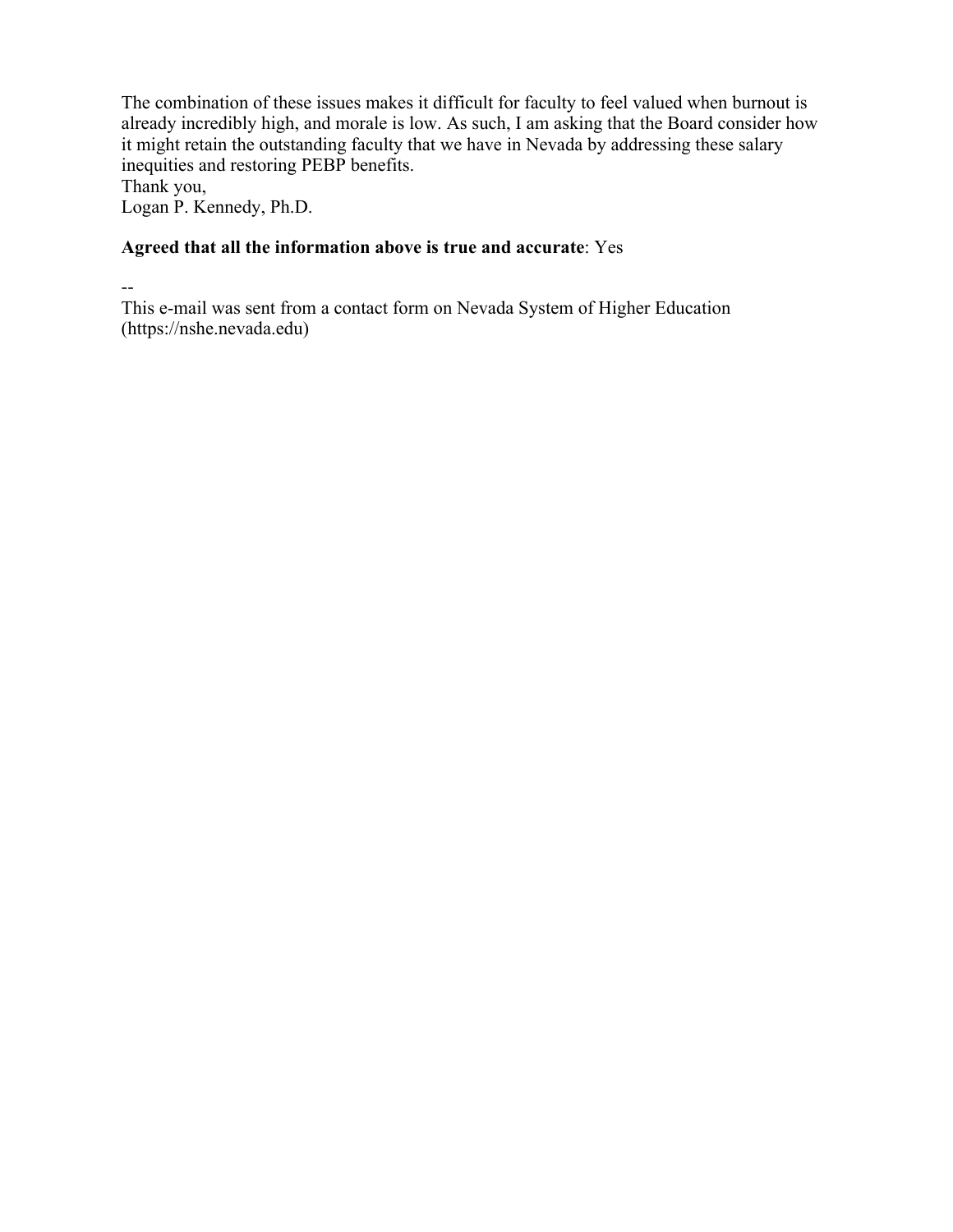### **Public Comment for the Board of Regents Meeting, March 3-4, 2022**

WordPress <jessica.shearin.nvasp@gmail.com>

Thu 3/3/2022 11:12 AM

To: Keri Nikolajewski <knikolajewski@nshe.nevada.edu>; Angela Palmer <apalmer@nshe.nevada.edu>; Winter Lipson <wlipson@nshe.nevada.edu>

# **Public comment submitted through NSHE Online form**

## **Public Comment for the Board of Regents Meeting, March 3-4, 2022**

**Email:** jessica.shearin.nvasp@gmail.com

**Name:** Jessica Shearin

**Address:**

**Phone Number:** 

**Representing someone other than yourself?:**

**Meeting:** Board of Regents Meeting

**Meeting Date:** March 3-4, 2022

**Agenda Item:** General Public Comment

**In Favor / Opposed / Other:** No Position stated – Concerned or Neutral

### **Comment:**

Hello, my name is Jessica Shearin and I am the President of the Nevada Association of School Psychologists. I'd like to speak to you today about issues directly related to student mental health and higher education workforce development. Nevada is short approximately 740 school psychologists. But what does this mean for students? According to recent data, approximately 14% (or 1 in 7) of youth in Nevada have experienced a mental illness. Of these students accessing these supports, 70- 80% of them access supports solely in schools. This means that if we continue on this path, 78% of Nevada's students will not have access to the direct and consultative services that school psychologists provide.

Currently, Nevada only has 1 school psychologist training program in the state, and of its graduates, only about 4 practitioners enter the school districts annually. Our current model is not sustainable and will not help us end these shortages. Not only do we need to create more school psychology programs, we need to create a pipeline to this career path. This can be done by creating stacked degree programs that align (minors, bachelors, and graduate) and corresponding licensing opportunities for positions like Psychological Service Assistant, who are trained to provide valuable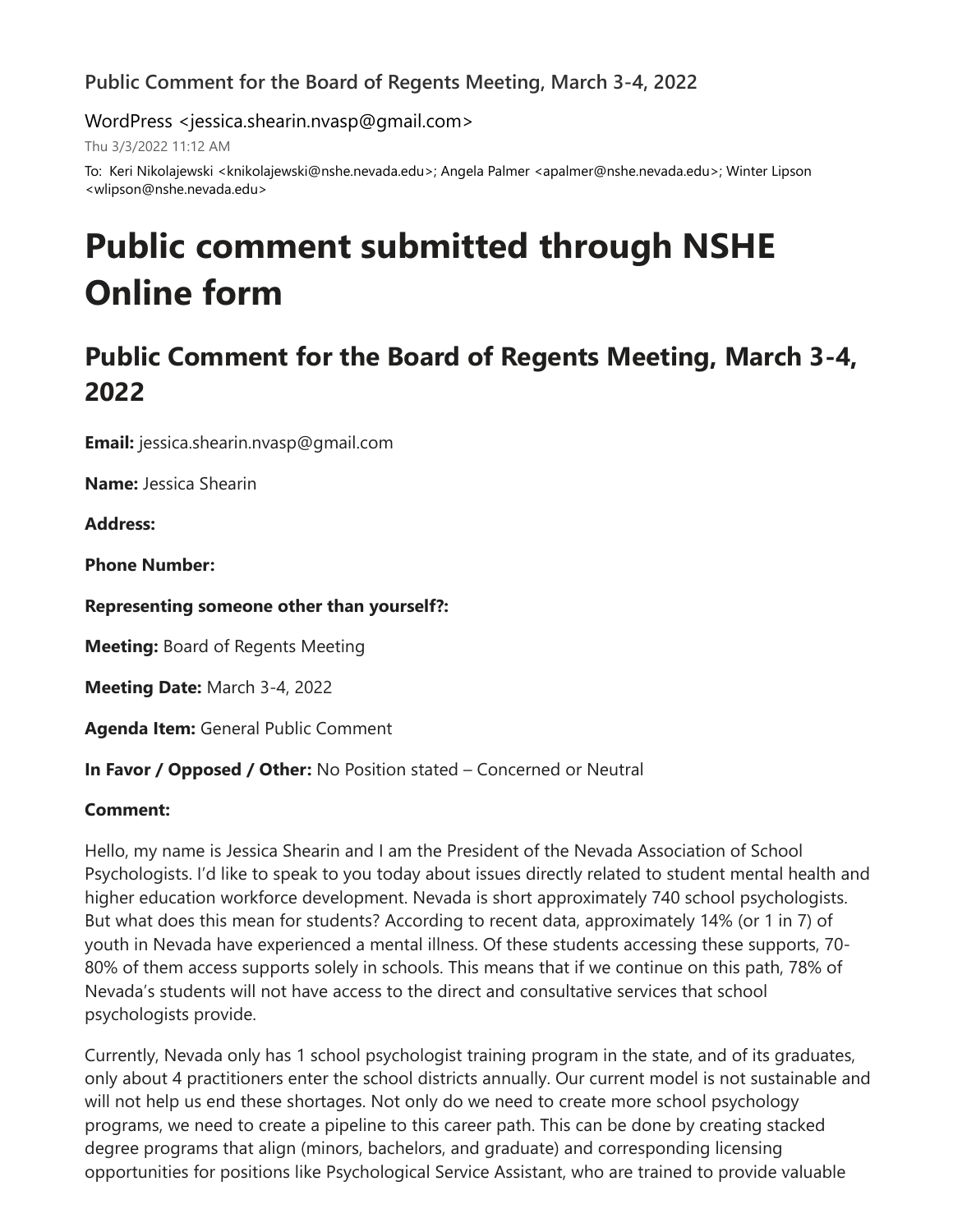support to schools and school psychologists. Not only are we in dire need of training programs and opportunities, we are in need of the people to fill the positions. Creating pipeline opportunities starting in high school is a way to start that.

### **Agreed that all the information above is true and accurate**: Yes

--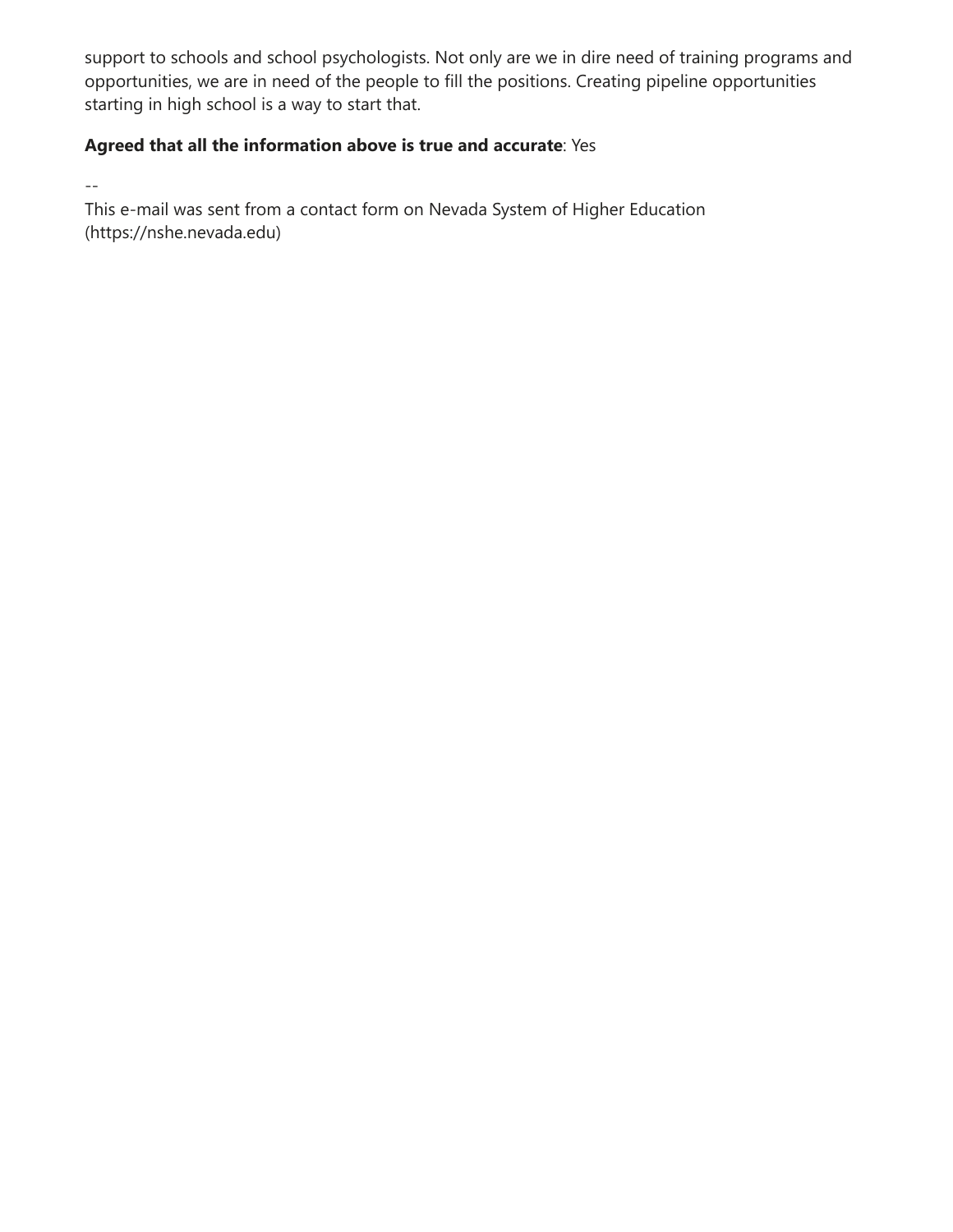## **Public Comment for the Board of Regents Meeting, March 3-4, 2022**

**Email:** asurges@unr.edu

**Name:** Alissa D Surges

**Address:** 

**Phone Number:** 

**Representing someone other than yourself?:**

**Meeting:** Board of Regents Meeting

**Meeting Date:** March 3-4, 2022

**Agenda Item:** General Public Comment

**In Favor / Opposed / Other:** No Position stated – Concerned or Neutral

#### **Comment:**

My name is Alissa Surges. I was recently promoted as a Senior Lecturer in UNR's English department. I am here to ask the Board to address pay and healthcare inequities, which are already resulting in issues of retention.

Due to rising costs and cuts to our healthcare, faculty have lost more than 20 percent in the real value of net take-home pay over the prior decade, inclusive of all COLA and pay adjustments. In my own example, my base pay is \$54,000, which is far below the pay of colleagues at other institutions. In another personal example, my family's insulin costs went from \$30 each month to over \$200 beginning in July 2022. Our 1% COLA doesn't cover the 7% inflation rate or the cost of living in Reno. Although my situation is my own, it is hardly unique. The longer my colleagues and I work at UNR, the \*less\* money we make.

When university administration and its governing board do not care about their community, it is awfully difficult for the community to care about the university. In the last six weeks, I have spoken with twelve people who have accepted or are interviewing for other positions. When faculty leave, it will be difficult, if not impossible, to provide students with the classes and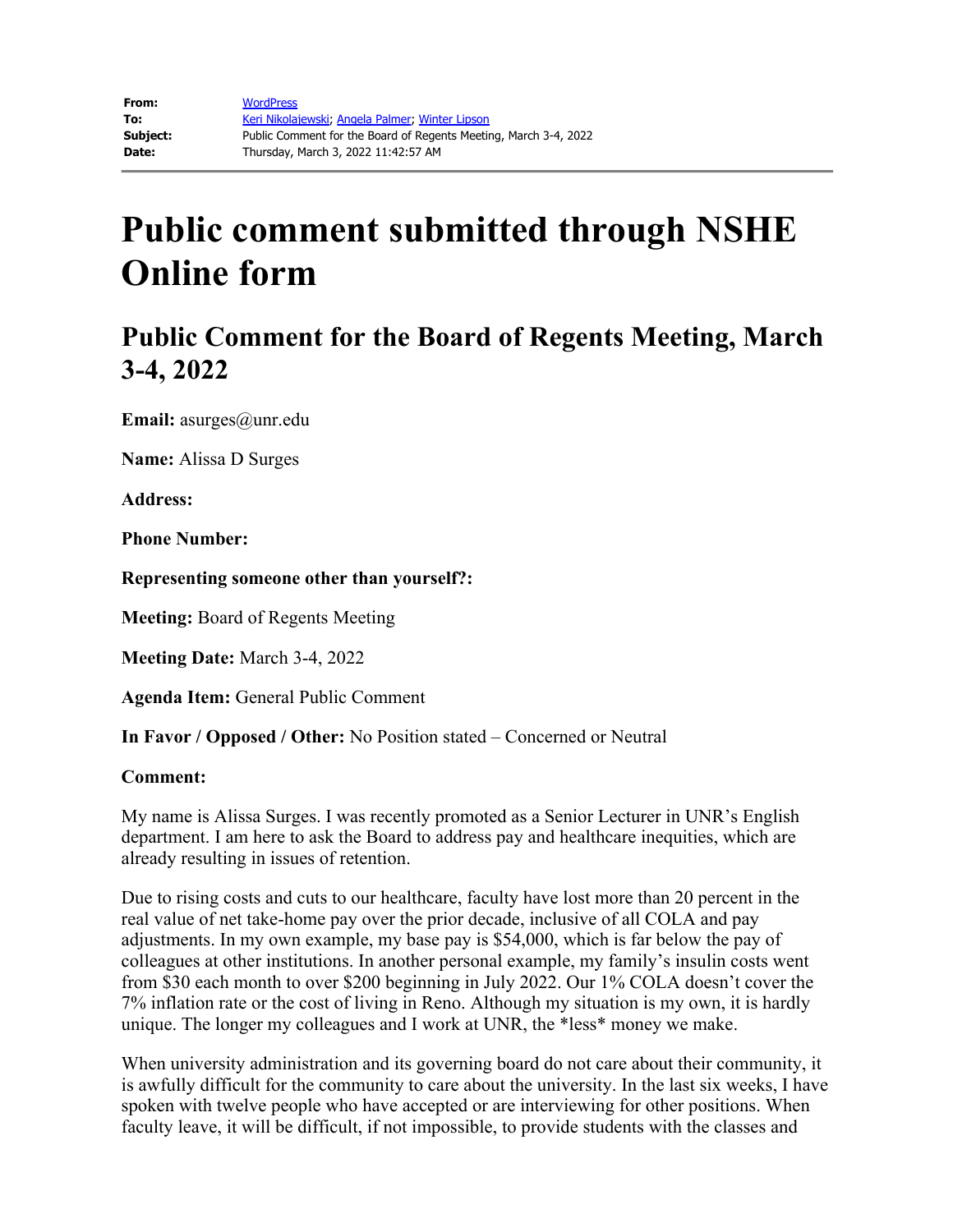degrees they need. And when we no longer have those faculty members' research contributions, it is difficult for that university to hold on to its R1. I urge you to address salary inequities and to restore our PEBP benefits.

Thank you for your time.

### **Agreed that all the information above is true and accurate**: Yes

--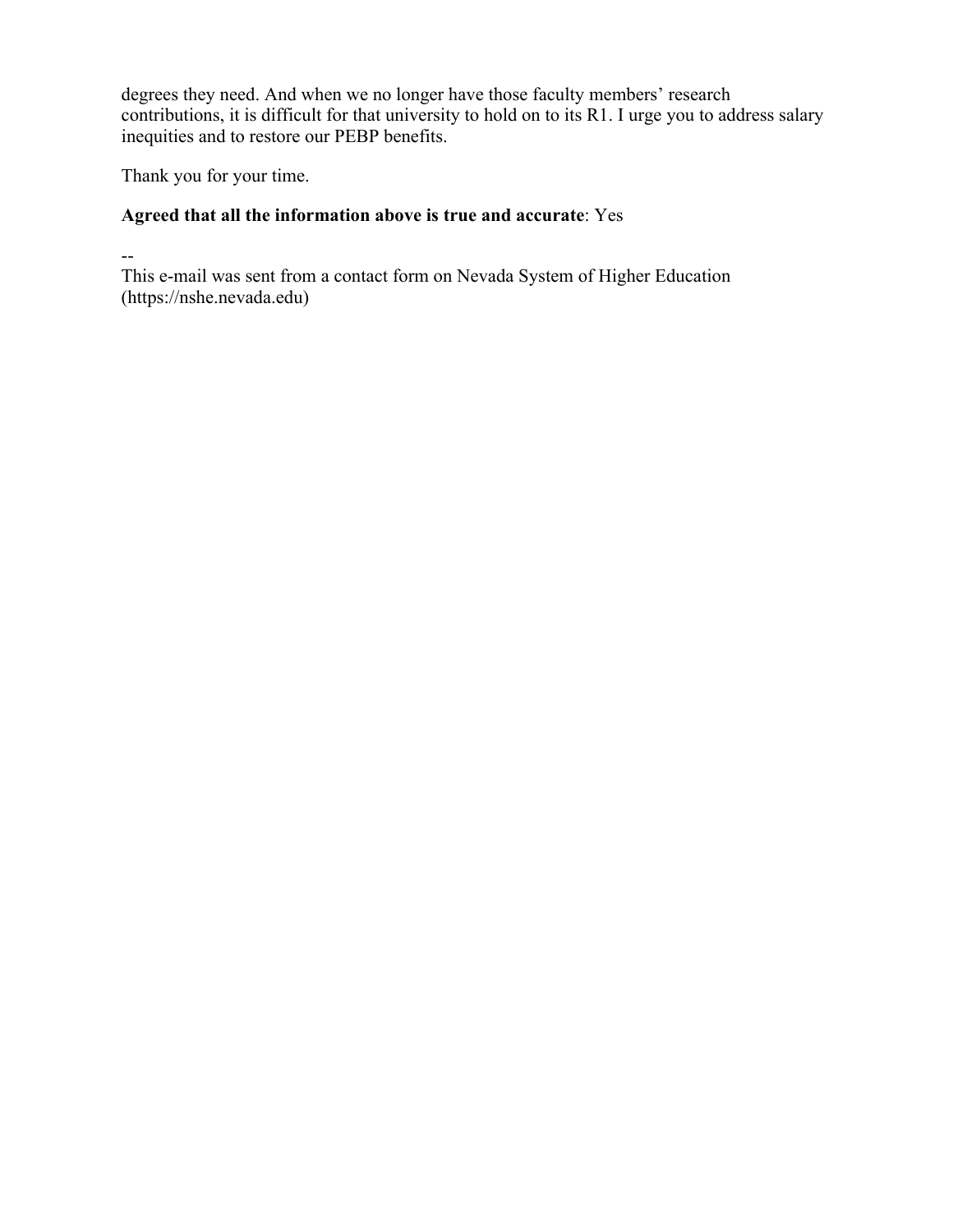## **Public Comment for the Board of Regents Meeting, March 3-4, 2022**

**Email:** madison.hale@unlv.edu

**Name:** Madison Hale

**Address:** 

**Phone Number:** 

**Representing someone other than yourself?:** UNLV CSUN

**Meeting:** Board of Regents Meeting

**Meeting Date:** March 3-4, 2022

**Agenda Item:** General Public Comment

**In Favor / Opposed / Other:** No Position stated – Concerned or Neutral

#### **Comment:**

My name is Madison Hale and I am a member of CSUN at UNLV. With that title comes the responsibility of representing 25,000 undergraduate students. Statistically, that means 3,250 of those students have or will experience sexual assault during their time on campus. NV Senate Bill 347 was written by survivors of sexual assault for survivors of sexual assault. SB 347 was passed in the summer of 2021, but a majority of the provisions outlined in the legislature have not been made mandatory and enforceable for NSHE by the Board of Regents. Both UNR's ASUN and UNLV's CSUN have passed resolutions written by myself and Abbey Pike calling for the full implementation of these protective measures to protect our fellow students. SB 347 provides a clear description of what survivors need from the campuses in response to instances of sexual misconduct, including the need for an amnesty policy for students reporting incidents, access to condfidential victim advocates at every NSHE institution, and entering into a memorandum of understanding. Again, these measures were created by survivors for survivors. No one knows what they need better than they do, and it is an egregious oversight on part of the Board of Regents to neglect fully implementing SB 347. If NSHE campuses cannot be made safer for students in regards to preventing sexual misconduct, it is imperative that the policies surrounding reporting sexual misconduct are made with the needs of the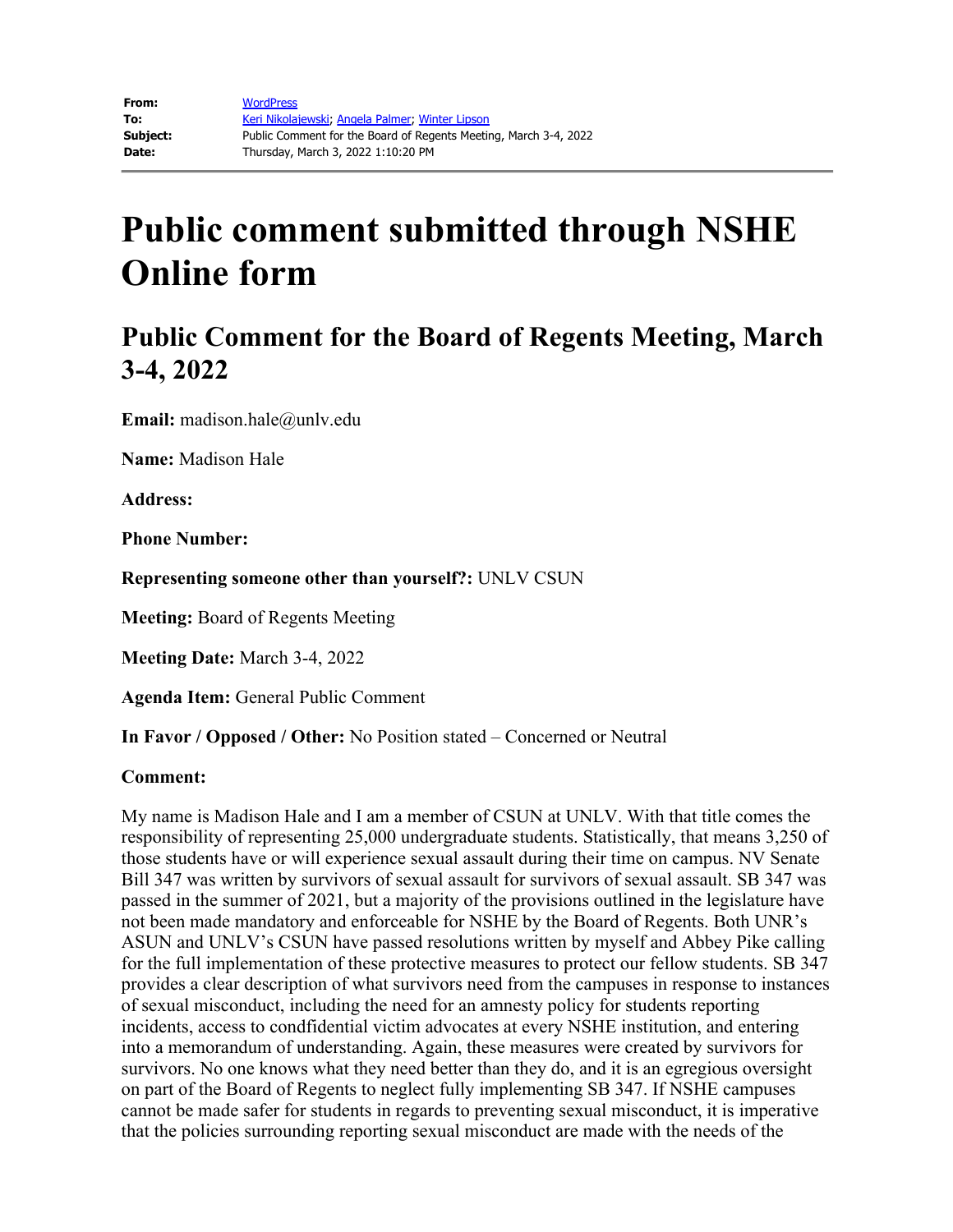survivors in mind.

### **Agreed that all the information above is true and accurate**: Yes

--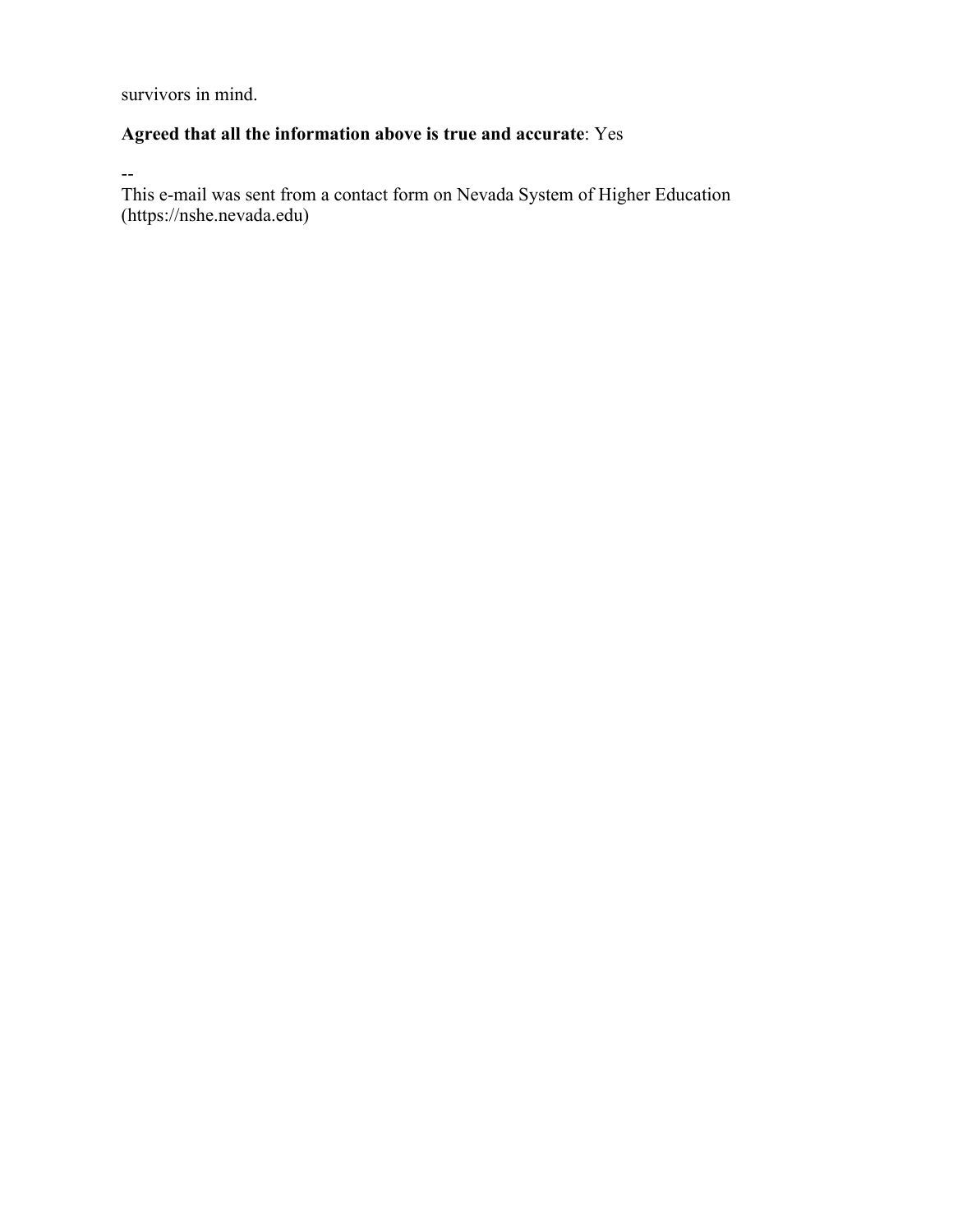## **Public Comment for the Board of Regents Meeting, March 3-4, 2022**

**Email:** rajam1@unlv.nevada.edu

**Name:** Maryam Raja

**Address:**

**Phone Number:**

**Representing someone other than yourself?:**

**Meeting:** Board of Regents Meeting

**Meeting Date:** March 3-4, 2022

**Agenda Item:** General public meeting

**In Favor / Opposed / Other:** No Position stated – Concerned or Neutral

#### **Comment:**

I would like to speak on behalf of myself and my friends who would all benefit from the satisfactory and unsatisfactory grading options. Please consider going back to that option and offering it for the spring 2022 semester as well. The pandemic is ongoing and students still need academic support and empathy.

### **Agreed that all the information above is true and accurate**: Yes

--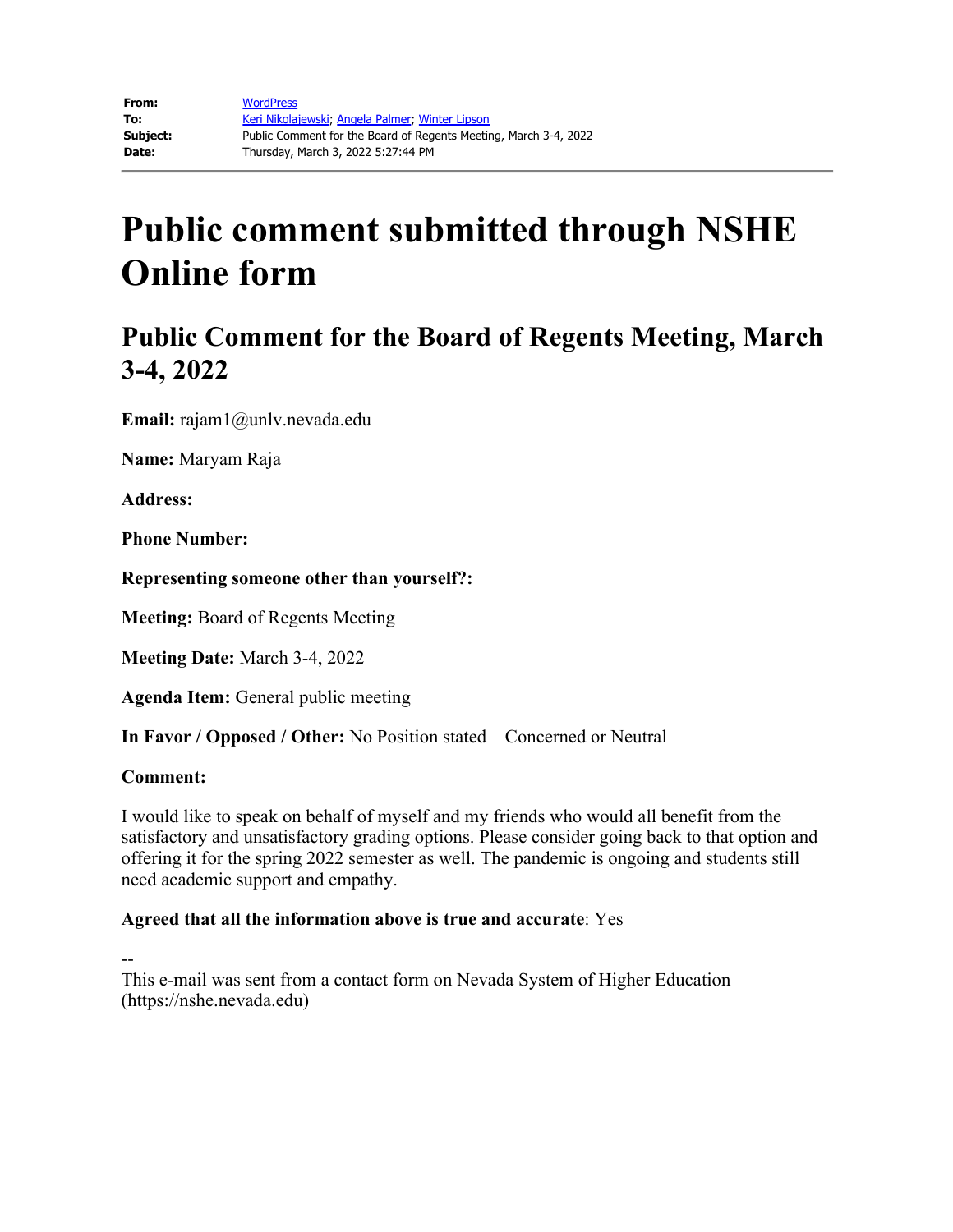### **Public Comment for the Board of Regents Meeting, March 3-4, 2022**

WordPress <autumnkidd@nevada.unr.edu>

Fri 3/4/2022 12:32 AM

To: Keri Nikolajewski <knikolajewski@nshe.nevada.edu>; Angela Palmer <apalmer@nshe.nevada.edu>; Winter Lipson <wlipson@nshe.nevada.edu>

# **Public comment submitted through NSHE Online form**

## **Public Comment for the Board of Regents Meeting, March 3-4, 2022**

**Email:** autumnkidd@nevada.unr.edu

**Name:** Autumn Kidd

**Address:**

**Phone Number:**

**Representing someone other than yourself?:**

**Meeting:** Board of Regents Meeting

**Meeting Date:** March 3-4, 2022

**Agenda Item:** Agenda Item 19: Public Comment in regards to Agenda Item 28

**In Favor / Opposed / Other:** No Position stated – Concerned or Neutral

### **Comment:**

Hello, my name is Autumn Kidd, I am a Senator for the School of Public Health at the University of Nevada and I think these budget changes are a much needed topic to be discussed since multiple Universities are not accessible for people with disabilities. I would like to emphasize how of this list on page 50 that outlines the CIP Request for ADA and Code Upgrades, improving building entrances should be placed as one of the top priorities. Some of our buildings on campus currently are not ADA accessible, one consistent problem area is with dorms. Students and staff who need ADA access whether for temporary (crutches, knee walker) or permanent (wheelchair, walking sticks) reasons do not have the ease of access into our dorms that all other students have. While the other items under the Priority 1 accessibility barriers list are important, I believe building entrances should be emphasized and made a priority since dorm-life is one of the main factors that enhance the College experience and offer a plethora of resources to students. Accessibility for all students is paramount to having a thriving University and with allocating these funds specifically to increase the areas of ADA and Code upgrades, we begin moving in the right direction.

**Agreed that all the information above is true and accurate**: Yes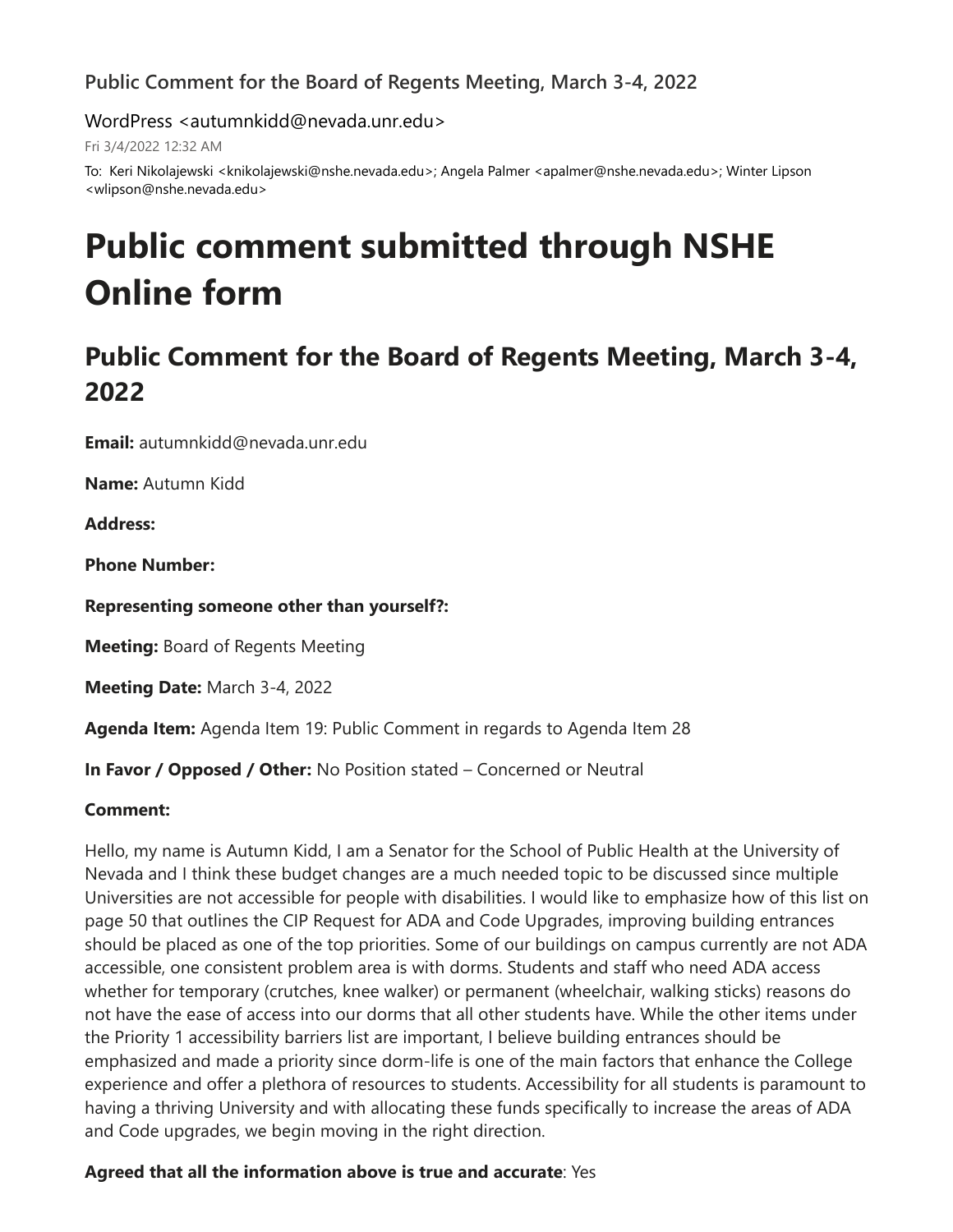## **Public Comment for the Board of Regents Meeting, March 3-4, 2022**

**Email:** Daniele@daniele4nevada.com

**Name:** Daniele Monroe-Moreno

**Address:** 

**Phone Number:** 

**Representing someone other than yourself?:** N/A

**Meeting:** Board of Regents Meeting

**Meeting Date:** March 3-4, 2022

**Agenda Item:** #28

**In Favor / Opposed / Other:** In Favor

### **Comment:**

Nevada System of Higher Education Regents,

As the Assemblywoman for Nevada's 1st district and a proud member of the University of Nevada, Reno Extension Advisory Council, I would like to share my support for the proposed enhancement requests presented by UNR President Brian Sandoval as related to Extension and Agricultural Experiment Station.

The goal of these requests is to address a leading issue we face through our state North to South, rural to urban—food insecurity. We know lack to fresh, quality food leads to even deeper problems for our children, our students, our communities. Gaps in our food system are deep-rooted, lacking critical education, workforce development, research and infrastructure. The Community Food Services Program and Food Security Program aim to tackle this issue at multiple levels to create a sustainable and equitable food system in Nevada.

Combined with research in new and emerging agricultural practices, these programs will increase awareness of food—how to grow your own, start a business, education on food budgeting, and more. Addressing food deserts by providing fresh foods to food insecure communities through farmers markets and food distribution sites.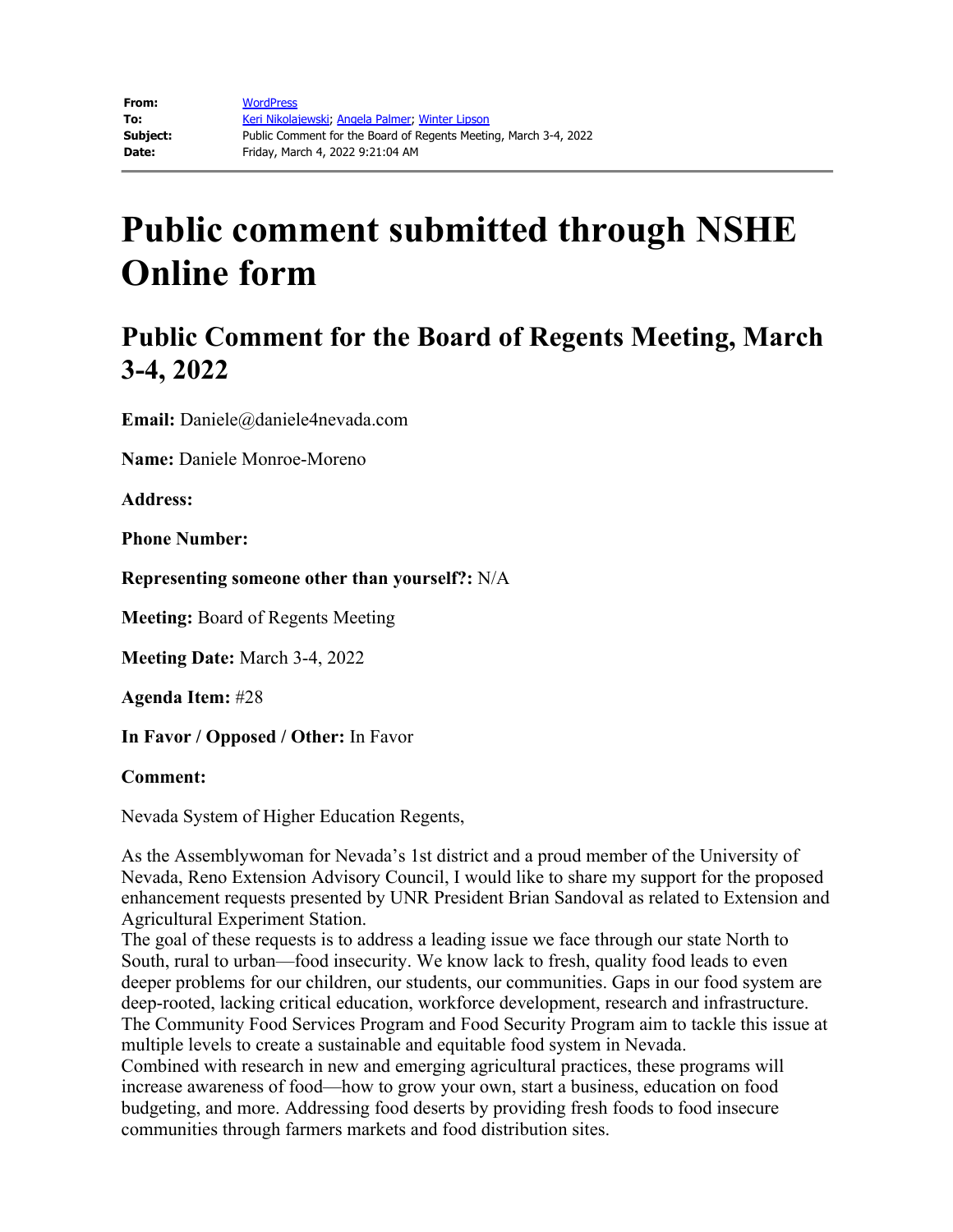Through growing of fresh fruit and vegetables in new ways like indoor growing or hydroponics, our children can explore and be made aware of new workforce opportunities such as earning dual enrollment credits or apprenticeships in the growing urban agriculture industry.

As a statewide leader, one of the most promising aspects of these requests is the purposeful collaboration in research, education, and workforce across multiple NSHE institutions to leverage one of our state's best assets – our talents, skills and diversity across the state. A second Extension request would provide operational and management funding for a Southern Nevada 4-H Camp. As a 4-H alum, I know the impact 4-H can make on our youth. I encourage your support.

Sincerely,

Daniele Monroe-Moreno, Assemblywoman

### **Agreed that all the information above is true and accurate**: Yes

--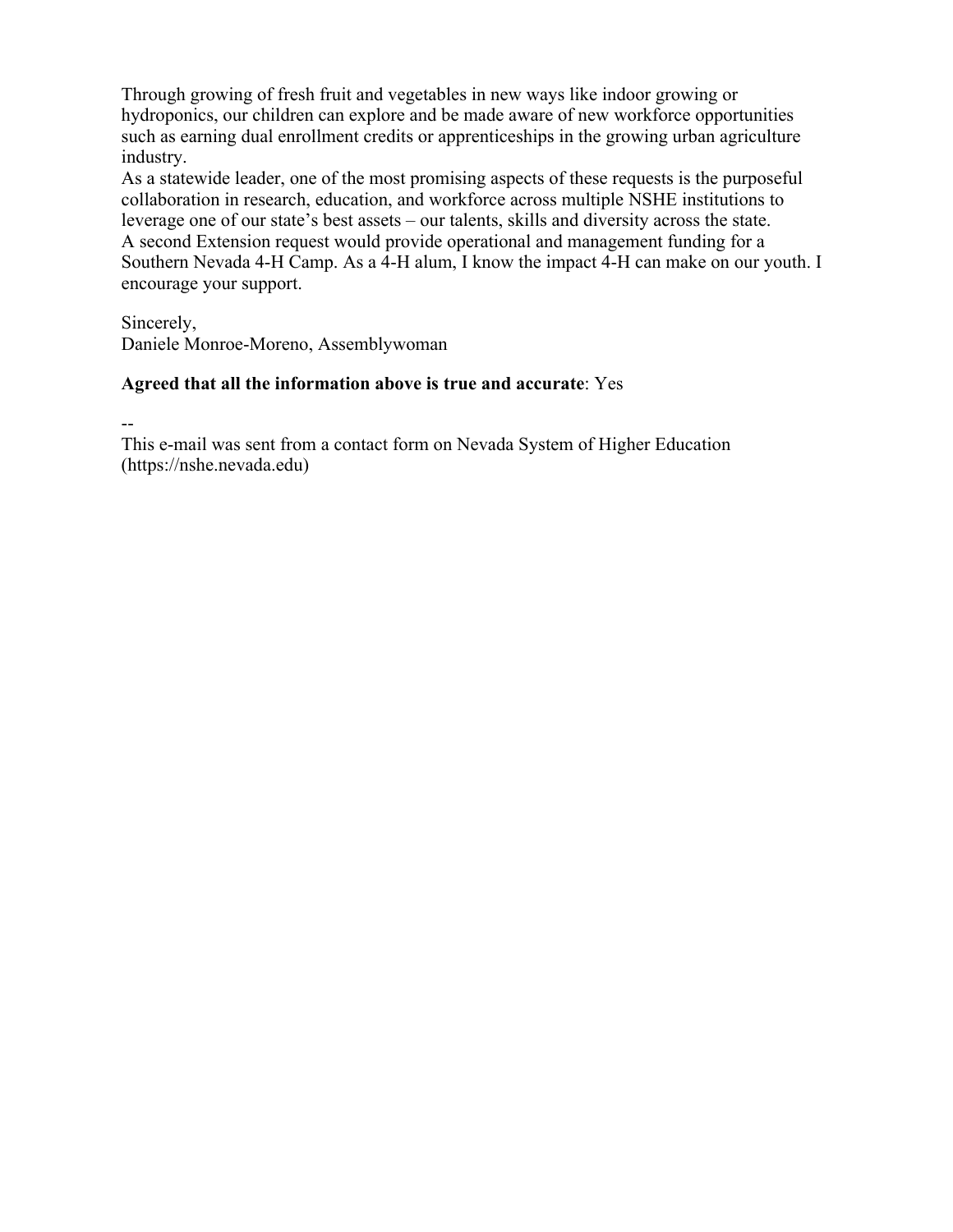## **Public Comment for the Board of Regents Meeting, March 3-4, 2022**

**Email:** meaghan.lynch@nsc.edu

**Name:** Meaghan Lynch

**Address:** 

**Phone Number:** 

**Representing someone other than yourself?:**

**Meeting:** Board of Regents Meeting

**Meeting Date:** March 3-4, 2022

**Agenda Item:** Anti-Discrimination Resolution

**In Favor / Opposed / Other:** In Favor

#### **Comment:**

I am an employee at Nevada State College where I proudly serve with our office of Community, Equity, Diversity, & Inclusion. I am commenting on the Anti-Discrimination Resolution that will be shared on Friday.

I want to uplift the sections of the resolution that call on the regents to demonstrate their commitment to DEI by engaging in life-long learning and continuing education. In recent years and frankly, recent weeks, the actions of our elected officials both across the country and on our Board have made it abundantly clear that ongoing education about oppression & bias is essential to ensuring the success and safety of our ever-growing & ever-diversifying student population.

I want to highlight that throughout NSHE, we have faculty & staff that are experts in providing training on equity and inclusion, myself included – in my office alone, we provide training at all levels on supporting undocumented students, supporting transgender students, and more. One of the benefits of serving as a Regent is that you have brilliant scholars & practitioners of this work at your fingertips that are constantly evolving at the cutting edge of teaching and learning. Our experts at each of our institutions are willing & able to provide learning opportunities to you.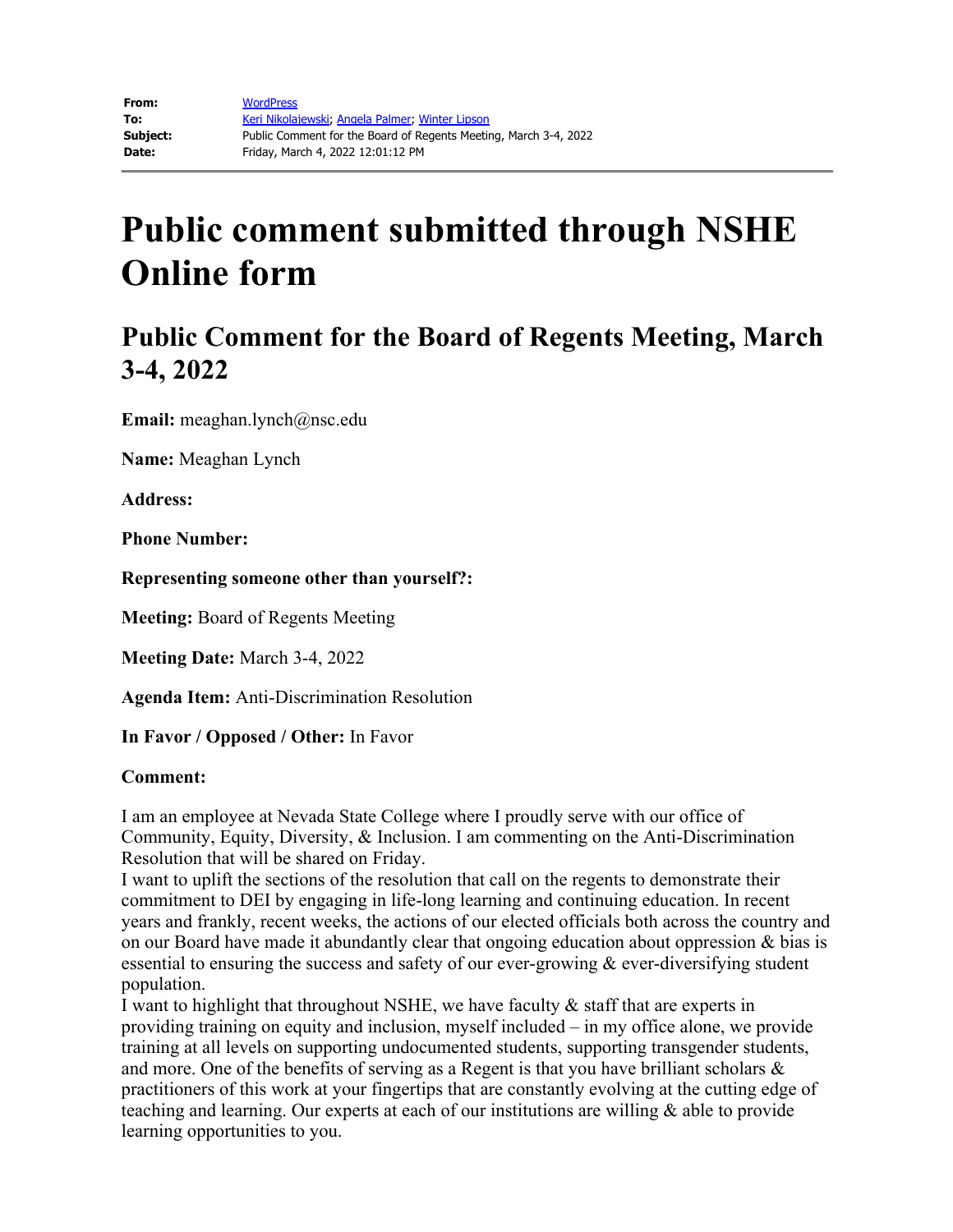I want to share a phrase that we use often in diversity work: "Meet people where they're at." What I mean by this is that we know our backgrounds impact the way we see the world. Where we grew up, how we were raised, and what type of education we have all impact the way we understand discrimination. I share this with you because your content area experts are ready to meet you where you're at. I am ready to meet you where you're at – but I will not leave you there. I implore you to take advantage of the dozens of employees that are experts in our fields. Please let us meet you where you are and let us bring you along to support our students as they shape the landscape of higher education for future generations.

### **Agreed that all the information above is true and accurate**: Yes

--